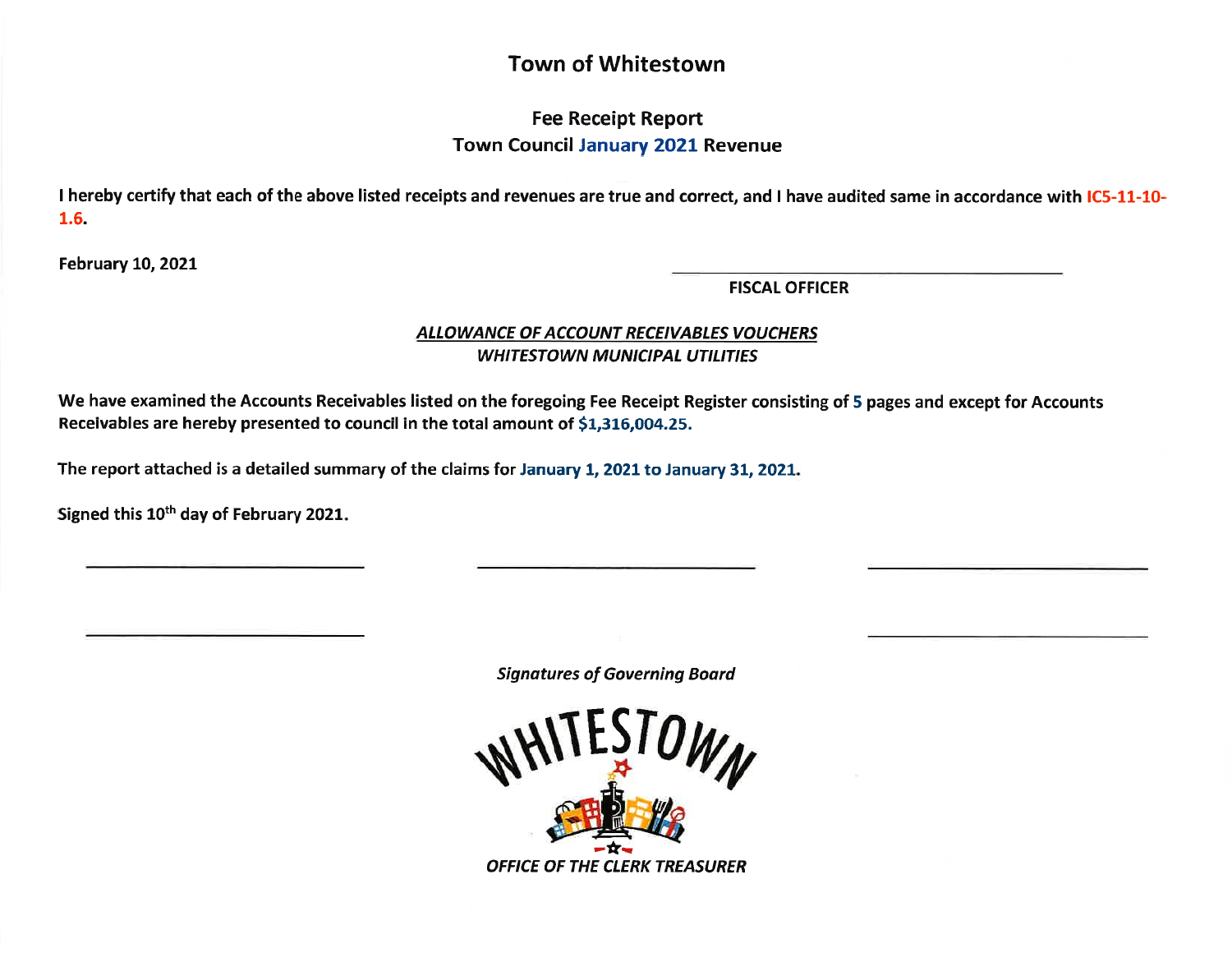Receipt Register - Monthly Fee Receipt Report Receipt Dates: 0110112021 - 0113112021

÷

 $\tilde{\mathcal{V}}$ 

#### Report Griteria:

Selected users: Arren Miller, Matthew Sumner

| Receipt<br>Number                    | Date              | Category                      | Description                                                | Distribution<br>Amount | Receipt<br>Total |
|--------------------------------------|-------------------|-------------------------------|------------------------------------------------------------|------------------------|------------------|
| 01/08/2021                           |                   |                               |                                                            |                        |                  |
| <b>Receipt Group 5</b>               |                   |                               |                                                            |                        |                  |
| 5,000706                             |                   | 01/08/2021 LICENSES & PERMITS | <b>ROW Permit Fees</b>                                     | 150.00                 | 150.00           |
| 5.000707                             |                   | 01/08/2021 LICENSES & PERMITS | <b>ROW Permit Fees</b>                                     | 150.00                 | 150.00           |
| Total 5:                             |                   |                               |                                                            |                        | 300.00           |
|                                      | Total 01/08/2021: |                               |                                                            |                        | 300.00           |
|                                      |                   |                               |                                                            |                        |                  |
| 01/12/2021<br><b>Receipt Group 5</b> |                   |                               |                                                            |                        |                  |
| 5.000708                             |                   | 01/12/2021 LICENSES & PERMITS | <b>Building Permit Fees</b>                                | 1,096.00               | 1,096.00         |
| 5.000709                             |                   | 01/12/2021 LICENSES & PERMITS | <b>CARES Funds</b>                                         | 279,892.00             | 279,892.00       |
| 5.000710                             | 01/12/2021        | <b>LICENSES &amp; PERMITS</b> | <b>DNR Funds</b>                                           | 45,000.00              | 45,000.00        |
| 5.000711                             | 01/12/2021        | Matt's Favorites              | Verizon Tower                                              | 1,833.33               | 1,833,33         |
| 5.000712                             |                   | 01/12/2021 LICENSES & PERMITS | Rental Register & Inspect Fees                             | 130.00                 |                  |
| 5.000713                             |                   | 01/12/2021 LICENSES & PERMITS | <b>Building Permit Fees</b>                                | 247.50                 | 130.00<br>247.50 |
| 5.000714                             |                   | 01/12/2021 LICENSES & PERMITS |                                                            |                        |                  |
| 5.000715                             | 01/12/2021        | <b>LICENSES &amp; PERMITS</b> | <b>Building Permit Fees</b><br><b>Building Permit Fees</b> | 250.00<br>125.00       | 250.00<br>125.00 |
| 5.000716                             |                   | 01/12/2021 LICENSES & PERMITS | <b>Building Permit Fees</b>                                | 2,182,50               |                  |
| 5.000717                             | 01/12/2021        | <b>LICENSES &amp; PERMITS</b> | <b>Building Permit Fees</b>                                | 715.00                 | 2,182.50         |
| 5.000718                             |                   | 01/12/2021 Matt's Favorites   |                                                            |                        | 715.00           |
| 5.000719                             |                   | 01/12/2021 LICENSES & PERMITS | Parks Impact                                               | 953.00                 | 953.00           |
| 5,000720                             |                   | 01/12/2021 LICENSES & PERMITS | <b>Building Permit Fees</b>                                | 1,525.00               | 1,525.00         |
| 5.000721                             |                   |                               | <b>Building Permit Fees</b>                                | 915.00                 | 915,00           |
| 5,000722                             |                   | 01/12/2021 Matt's Favorites   | Parks Impact                                               | 1,511.00               | 1,511.00         |
|                                      | 01/12/2021        | <b>LICENSES &amp; PERMITS</b> | <b>Building Permit Fees</b>                                | 1,525.00               | 1,525.00         |
| 5.000723<br>5.000815                 |                   | 01/12/2021 LICENSES & PERMITS | <b>Building Permit Fees</b>                                | 292.50                 | 292.50           |
|                                      |                   | 01/12/2021 LICENSES & PERMITS | Accupay Refund                                             | 10.13                  | 10.13            |
| Total 5:                             |                   |                               |                                                            |                        | 338,202.96       |
| Total 01/12/2021:                    |                   |                               |                                                            |                        | 338,202.96       |
| 01/15/2021                           |                   |                               |                                                            |                        |                  |
| <b>Receipt Group 5</b>               |                   |                               |                                                            |                        |                  |
| 5.000724                             |                   | 01/15/2021 Matt's Favorites   | <b>ABC Gallonage</b>                                       | 5,076.24               | 5,076.24         |
| 5.000725                             |                   | 01/15/2021 Matt's Favorites   | <b>LRS</b>                                                 | 12,940.65              | 12,940.65        |
| 5.000726                             |                   | 01/15/2021 Matt's Favorites   | MVH Monthly Dist                                           | 12,232.08              | 12,232.08        |
| 5.000727                             | 01/15/2021        | Matt's Favorites              | <b>MVH Restricted Monthly</b>                              | 12,232.08              | 12,232.08        |
| 5,000728                             | 01/15/2021        | Matt's Favorites              | LIT General                                                | 550,732.67             | 550,732.67       |
| 5.000729                             | 01/15/2021        | Matt's Favorites              | LIT Public Safety                                          | 304,478.09             | 304,478.09       |
| Total 5:                             |                   |                               |                                                            |                        | 897,691.81       |
|                                      | Total 01/15/2021: |                               |                                                            |                        | 897,691.81       |
|                                      |                   |                               |                                                            |                        |                  |
| 01/18/2021<br><b>Receipt Group 5</b> |                   |                               |                                                            |                        |                  |
| 5.000756                             | 01/18/2021        | <b>LICENSES &amp; PERMITS</b> | Reports                                                    | 10.00                  | 10,00            |
| 5.000757                             | 01/18/2021        | <b>LICENSES &amp; PERMITS</b> | Reports                                                    | 10.00                  | 10.00            |
| 5.000758                             | 01/18/2021        | <b>LICENSES &amp; PERMITS</b> | Reports                                                    | 10.00                  | 10.00            |
| 5.000759                             | 01/18/2021        | LICENSES & PERMITS            | Reports                                                    | 5.00                   |                  |
| 5.000760                             | 01/18/2021        | LICENSES & PERMITS            | Reports                                                    | 5.00                   | 5.00             |
|                                      |                   |                               |                                                            |                        | 5,00             |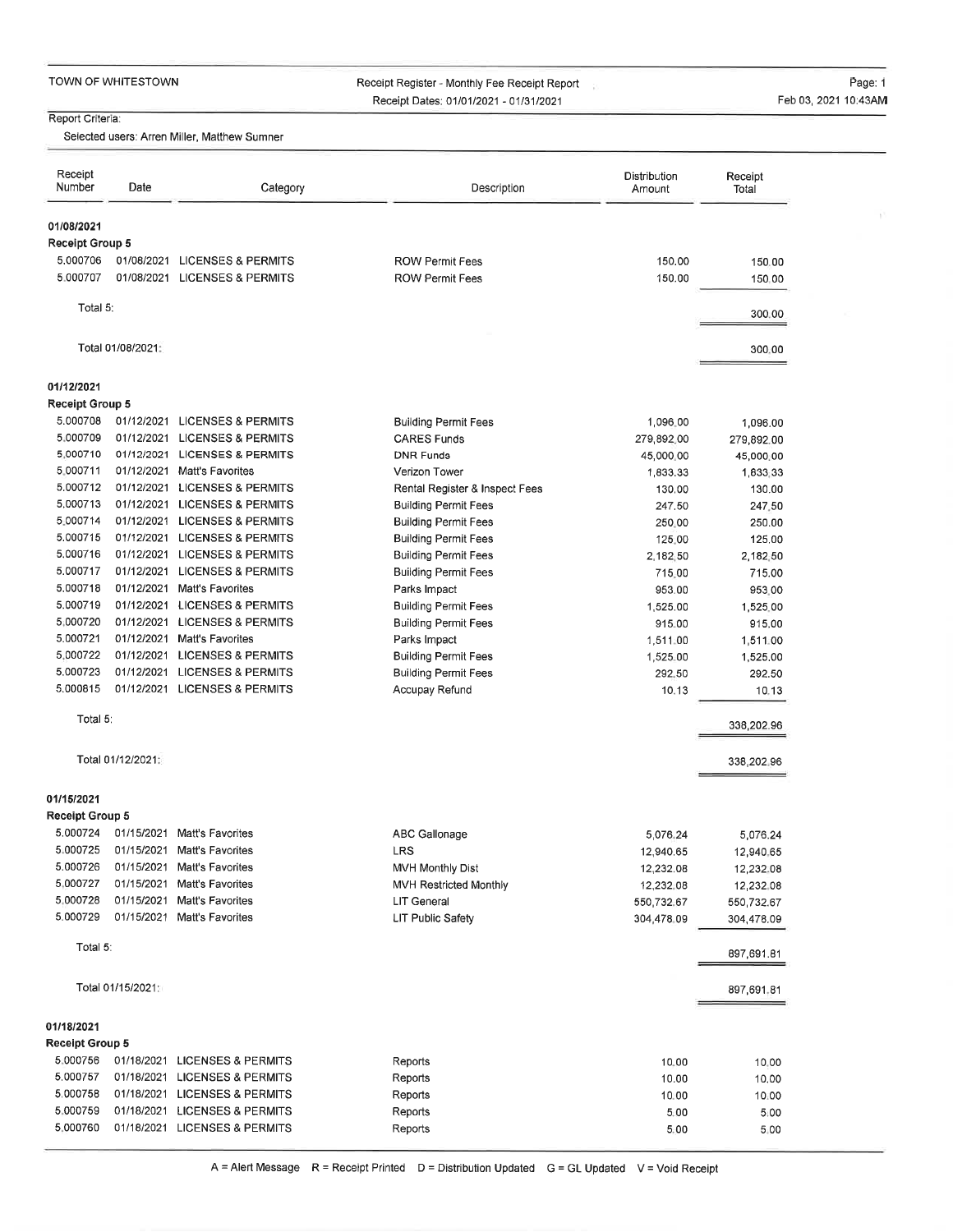TOWN OF WHITESTOWN

#### Receipt Register - Monthly Fee Receipt Report Receipt Dates: 0110112021 - 0113112021

Page: 2Feb 03, 2021 10:43AM

| Receipt<br>Number                    | Date              | Category                      | Description                    | Distribution<br>Amount | Receipt<br>Total       |
|--------------------------------------|-------------------|-------------------------------|--------------------------------|------------------------|------------------------|
| 5.000761                             |                   | 01/18/2021 LICENSES & PERMITS | Reports                        | 5.00                   | 5.00                   |
| 5.000762                             | 01/18/2021        | <b>LICENSES &amp; PERMITS</b> | Reports                        | 5.00                   | 5.00                   |
| 5.000763                             |                   | 01/18/2021 LICENSES & PERMITS | Reports                        | 5.00                   | 5.00                   |
| 5.000764                             |                   | 01/18/2021 LICENSES & PERMITS | <b>LEF</b>                     | 200,00                 | 200.00                 |
| 5.000765                             | 01/18/2021        | Matt's Favorites              | <b>Gun Permit</b>              | 50.00                  | 50.00                  |
| 5,000766                             | 01/18/2021        | <b>Matt's Favorites</b>       | <b>Gun Permit</b>              | 50,00                  | 50.00                  |
| 5.000767                             | 01/18/2021        | Matt's Favorites              | <b>Gun Permit</b>              | 50,00                  | 50.00                  |
| 5.000768                             | 01/18/2021        | Matt's Favorites              | <b>Gun Permit</b>              | 50,00                  | 50.00                  |
| 5.000769                             |                   | 01/18/2021 Matt's Favorites   | <b>Gun Permit</b>              | 50.00                  | 50.00                  |
| 5,000770                             | 01/18/2021        | Matt's Favorites              | <b>Gun Permit</b>              | 50.00                  | 50.00                  |
| 5.000771                             | 01/18/2021        | Matt's Favorites              | <b>Gun Permit</b>              | 50.00                  | 50.00                  |
| 5.000772                             | 01/18/2021        | <b>LICENSES &amp; PERMITS</b> | Rental Register & Inspect Fees | 135.00                 | 135.00                 |
| 5.000773                             | 01/18/2021        | <b>LICENSES &amp; PERMITS</b> | Rental Register & Inspect Fees | 5.00                   | 5.00                   |
| 5.000774                             |                   | 01/18/2021 LICENSES & PERMITS | Rental Register & Inspect Fees | 130.00                 | 130.00                 |
| 5.000775                             | 01/18/2021        | <b>LICENSES &amp; PERMITS</b> | <b>Building Permit Fees</b>    | 4,750.30               | 4,750.30               |
| 5.000776                             |                   | 01/18/2021 LICENSES & PERMITS | <b>Building Permit Fees</b>    | 1,250.00               | 1,250.00               |
| 5.000777                             | 01/18/2021        | <b>LICENSES &amp; PERMITS</b> | <b>Building Permit Fees</b>    | 4,000.00               | 4,000.00               |
| 5.000778                             | 01/18/2021        | <b>LICENSES &amp; PERMITS</b> | <b>Building Permit Fees</b>    | 350,00                 | 350.00                 |
| 5.000779                             | 01/18/2021        | Matt's Favorites              | Parks Impact                   | 953.00                 | 953.00                 |
| 5.000780                             | 01/18/2021        | <b>LICENSES &amp; PERMITS</b> | <b>Building Permit Fees</b>    | 1,525.00               | 1,525.00               |
| 5.000781                             | 01/18/2021        | <b>Matt's Favorites</b>       | Parks Impact                   | 953.00                 | 953.00                 |
| 5.000782                             | 01/18/2021        | <b>LICENSES &amp; PERMITS</b> | <b>Building Permit Fees</b>    | 1,525.00               | 1,525.00               |
| 5.000783                             | 01/18/2021        | <b>LICENSES &amp; PERMITS</b> | Rental Register & Inspect Fees | 125.00                 | 125,00                 |
| 5.000784                             | 01/18/2021        | <b>LICENSES &amp; PERMITS</b> | <b>Building Permit Fees</b>    | 350,00                 | 350,00                 |
| 5.000785                             | 01/18/2021        | <b>LICENSES &amp; PERMITS</b> | <b>Building Permit Fees</b>    | 1,525.00               | 1,525.00               |
| 5.000786                             |                   | 01/18/2021 Matt's Favorites   | Parks Impact                   | 1,511.00               | 1,511.00               |
| Total 5:                             | Total 01/18/2021: |                               |                                |                        | 19,692,30<br>19,692.30 |
| 01/20/2021<br><b>Receipt Group 5</b> |                   |                               |                                |                        |                        |
| 5.000787                             | 01/20/2021        | <b>Matt's Favorites</b>       | <b>Gun Permit</b>              |                        |                        |
| 5,000788                             | 01/20/2021        | Matt's Favorites              | <b>Gun Permit</b>              | 50.00<br>50.00         | 50.00                  |
| 5.000789                             | 01/20/2021        | <b>LICENSES &amp; PERMITS</b> | Gen-Franchise Fees             | 6,200.95               | 50.00<br>6.200.95      |
| Total 5:                             |                   |                               |                                |                        |                        |
|                                      |                   |                               |                                |                        | 6,300.95               |
|                                      | Total 01/20/2021: |                               |                                |                        | 6,300.95               |
| 01/25/2021                           |                   |                               |                                |                        |                        |
| Receipt Group 5                      |                   |                               |                                |                        |                        |
| 5.000790                             |                   | 01/25/2021 LICENSES & PERMITS | <b>ROW Permit Fees</b>         | 150.00                 | 150,00                 |
| 5.000791                             |                   | 01/25/2021 LICENSES & PERMITS | Insurance Payment              | 1,188.92               | 1,188.92               |
| 5.000792                             |                   | 01/25/2021 LICENSES & PERMITS | Reimb                          | 1,890.76               | 1,890.76               |
| 5.000793                             |                   | 01/25/2021 LICENSES & PERMITS | <b>Building Permit Fees</b>    | 1,525.00               | 1,525,00               |
| 5.000794                             |                   | 01/25/2021 Matt's Favorites   | Parks Impact                   | 1,511.00               | 1,511.00               |
| 5.000795                             |                   | 01/25/2021 LICENSES & PERMITS | <b>Building Permit Fees</b>    | 220.00                 | 220,00                 |
| 5.000796                             |                   | 01/25/2021 Matt's Favorites   | Parks Impact                   | 1,511.00               | 1,511,00               |
| 5.000797                             |                   | 01/25/2021 LICENSES & PERMITS | <b>Building Permit Fees</b>    | 1,525,00               | 1,525,00               |
| 5.000798                             |                   | 01/25/2021 Matt's Favorites   | Parks Impact                   | 1,511,00               | 1,511.00               |
| 5.000799                             |                   | 01/25/2021 LICENSES & PERMITS | <b>Building Permit Fees</b>    | 1,525.00               | 1,525.00               |
| 5.000800                             |                   | 01/25/2021 Matt's Favorites   | <b>Building Permit Fees</b>    | 125.00                 | 125.00                 |
| 5.000801                             |                   | 01/25/2021 LICENSES & PERMITS | <b>Building Permit Fees</b>    | 1,525,00               | 1,525.00               |
| 5.000802                             | 01/25/2021        | Matt's Favorites              | Parks Impact                   | 1,511.00               | 1,511.00               |
| 5.000803                             |                   | 01/25/2021 LICENSES & PERMITS | <b>Building Permit Fees</b>    | 125.00                 | 125.00                 |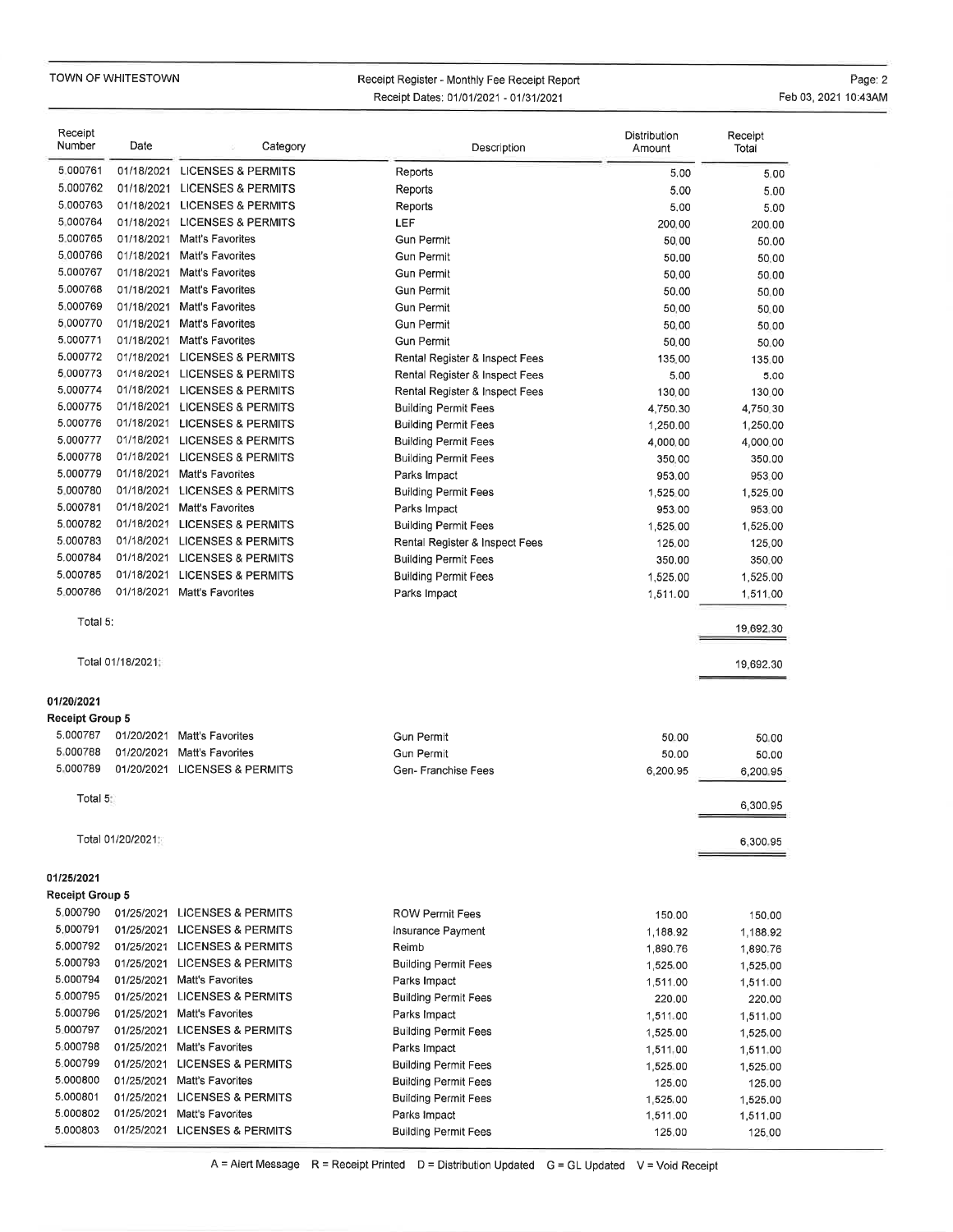TOWN OF WHITESTOWN

#### Receipt Register - Monthly Fee Receipt ReportReceipt Dates: 0110112021 - 0113112021

Page: 3Feb 03,2021 10:43AM

| Receipt<br>Number      | Date              | Category                      | Description                                                | Distribution<br>Amount | Receipt<br>Total |
|------------------------|-------------------|-------------------------------|------------------------------------------------------------|------------------------|------------------|
| 5.000804               | 01/25/2021        | <b>LICENSES &amp; PERMITS</b> | <b>Building Permit Fees</b>                                | 125,00                 | 125.00           |
| 5.000805               |                   | 01/25/2021 LICENSES & PERMITS | <b>Building Permit Fees</b>                                | 3,490.40               | 3,490.40         |
| 5.000806               | 01/25/2021        | <b>LICENSES &amp; PERMITS</b> | <b>Building Permit Fees</b>                                | 2,582.50               | 2,582.50         |
| 5.000807               |                   | 01/25/2021 LICENSES & PERMITS | <b>Building Permit Fees</b>                                | 352.80                 | 352.80           |
| Total 5:               |                   |                               |                                                            |                        | 22,394.38        |
|                        | Total 01/25/2021  |                               |                                                            |                        | 22,394,38        |
| 01/27/2021             |                   |                               |                                                            |                        |                  |
| <b>Receipt Group 5</b> |                   |                               |                                                            |                        |                  |
| 5.000730               | 01/27/2021        | <b>LICENSES &amp; PERMITS</b> | Police LECE                                                | 4,00                   | 4.00             |
| 5.000731               |                   | 01/27/2021 Matt's Favorites   | <b>Gun Permit</b>                                          | 50.00                  | 50.00            |
| 5,000732               |                   | 01/27/2021 LICENSES & PERMITS | <b>Building Permit Fees</b>                                | 249.00                 | 249.00           |
| 5.000733               |                   | 01/27/2021 LICENSES & PERMITS | <b>Building Permit Fees</b>                                | 360,00                 | 360.00           |
| 5.000734               |                   | 01/27/2021 LICENSES & PERMITS | <b>Building Permit Fees</b>                                | 1,525.00               | 1,525.00         |
| 5.000735               | 01/27/2021        | Matt's Favorites              | Parks Impact                                               | 1,511.00               | 1,511.00         |
| 5.000736               | 01/27/2021        | Matt's Favorites              | Parks Impact                                               | 953.00                 | 953.00           |
| 5.000737               |                   | 01/27/2021 LICENSES & PERMITS | <b>Building Permit Fees</b>                                | 1,525.00               | 1,525,00         |
| 5.000738               | 01/27/2021        | <b>LICENSES &amp; PERMITS</b> | <b>Building Permit Fees</b>                                | 1,525.00               | 1,525.00         |
| 5.000739               | 01/27/2021        | <b>Matt's Favorites</b>       | Parks Impact                                               | 953.00                 | 953.00           |
| 5.000740               |                   | 01/27/2021 LICENSES & PERMITS | <b>Building Permit Fees</b>                                | 2,340,35               | 2,340.35         |
| 5.000741               | 01/27/2021        | Matt's Favorites              | <b>Gun Permit</b>                                          | 50.00                  | 50.00            |
| 5.000742               | 01/27/2021        | Matt's Favorites              | Police LECE - Reports                                      | 244.00                 | 244.00           |
| 5.000743               |                   | 01/27/2021 Matt's Favorites   | <b>Gun Permit</b>                                          | 50.00                  | 50.00            |
| 5.000744               | 01/27/2021        | Matt's Favorites              | <b>Gun Permit</b>                                          | 50.00                  | 50.00            |
| 5.000745               |                   | 01/27/2021 LICENSES & PERMITS | Graykey                                                    | 5,000.00               | 5,000.00         |
| 5.000746               |                   | 01/27/2021 LICENSES & PERMITS | Graykey                                                    | 5,000.00               | 5,000.00         |
| 5.000747               | 01/27/2021        | Matt's Favorites              | POLICE - Towing/Zore's                                     | 280.00                 | 280,00           |
| 5.000748               | 01/27/2021        | <b>LICENSES &amp; PERMITS</b> | Records                                                    | 10.00                  | 10,00            |
| 5.000749               |                   | 01/27/2021 Matt's Favorites   | <b>Gun Permit</b>                                          | 50,00                  | 50.00            |
| 5.000750               | 01/27/2021        | Matt's Favorites              | <b>Gun Permit</b>                                          | 50.00                  | 50.00            |
| 5.000751               | 01/27/2021        | Matt's Favorites              | <b>Gun Permit</b>                                          | 50,00                  | 50.00            |
| 5.000752               | 01/27/2021        | Matt's Favorites              | <b>Gun Permit</b>                                          | 50.00                  | 50.00            |
| 5.000753               | 01/27/2021        | Matt's Favorites              | <b>Gun Permit</b>                                          | 50.00                  | 50.00            |
| 5.000754               |                   | 01/27/2021 LICENSES & PERMITS | 7688                                                       | 225.56                 | 225,56           |
| 5.000755               |                   | 01/27/2021 LICENSES & PERMITS | 7672                                                       | 500.00                 | 500.00           |
| Total 5:               |                   |                               |                                                            |                        | 22,654.91        |
|                        | Total 01/27/2021: |                               |                                                            |                        | 22,654.91        |
| 01/29/2021             |                   |                               |                                                            |                        |                  |
| <b>Receipt Group 5</b> |                   |                               |                                                            |                        |                  |
| 5.000808               |                   | 01/29/2021 LICENSES & PERMITS | <b>Building Permit Fees</b>                                |                        |                  |
| 5.000809               |                   | 01/29/2021 LICENSES & PERMITS | <b>Building Permit Fees</b>                                | 1,095.00               | 1,095.00         |
| 5.000810               |                   | 01/29/2021 LICENSES & PERMITS | <b>Building Permit Fees</b>                                | 1,625.00               | 1,625.00         |
| 5.000811               |                   | 01/29/2021 LICENSES & PERMITS |                                                            | 2,120.00               | 2,120.00         |
| 5.000812               |                   | 01/29/2021 LICENSES & PERMITS | <b>Building Permit Fees</b><br><b>Building Permit Fees</b> | 1,095.00               | 1,095.00         |
| 5.000813               |                   |                               |                                                            | 1,125.00               | 1,125.00         |
| 5.000814               |                   | 01/29/2021 LICENSES & PERMITS | <b>Building Permit Fees</b>                                | 1,125.00               | 1,125.00         |
| 5.000816               |                   | 01/29/2021 LICENSES & PERMITS | <b>Building Permit Fees</b>                                | 500.00                 | 500.00           |
|                        |                   | 01/29/2021 LICENSES & PERMITS | Interest                                                   | 1.03                   | 1.03             |
| Total 5:               |                   |                               |                                                            |                        | 8,686.03         |
|                        | Total 01/29/2021: |                               |                                                            |                        | 8,686.03         |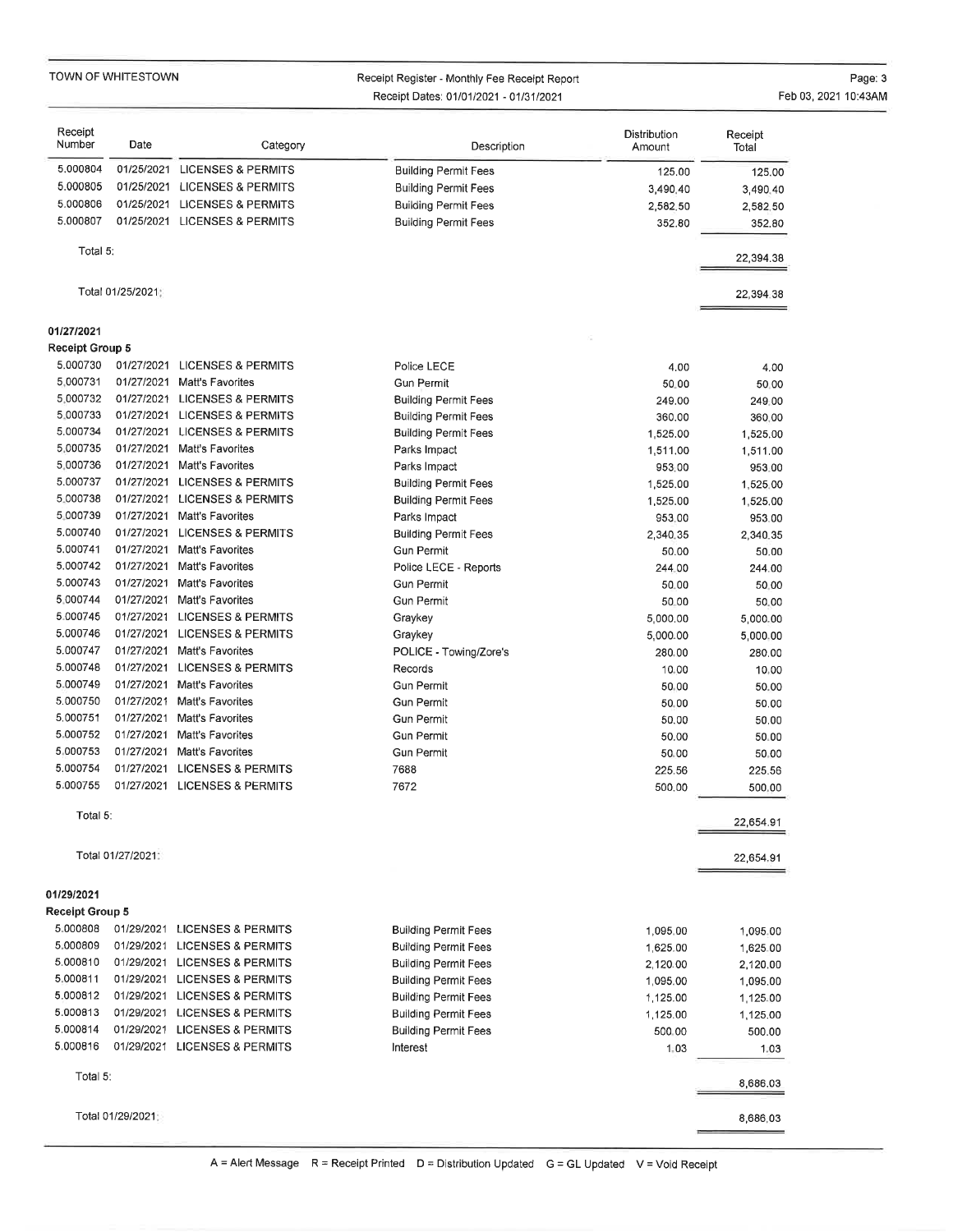|                        | TOWN OF WHITESTOWN   |                               | Receipt Register - Monthly Fee Receipt Report<br>Receipt Dates: 01/01/2021 - 01/31/2021 |                        |                  | Page: 4<br>Feb 03, 2021 10:43AM |
|------------------------|----------------------|-------------------------------|-----------------------------------------------------------------------------------------|------------------------|------------------|---------------------------------|
| Receipt<br>Number      | Date                 | Category                      | Description                                                                             | Distribution<br>Amount | Receipt<br>Total |                                 |
| 01/30/2021             |                      |                               |                                                                                         |                        |                  |                                 |
| <b>Receipt Group 5</b> |                      |                               |                                                                                         |                        |                  |                                 |
| 5.000820               | 01/30/2021           | <b>LICENSES &amp; PERMITS</b> | Interest Payment                                                                        | 80.91                  | 80.91            |                                 |
| Total 5:               |                      |                               |                                                                                         |                        | 80,91            |                                 |
|                        | Total 01/30/2021:    |                               |                                                                                         |                        | 80.91            |                                 |
|                        | <b>Grand Totals:</b> |                               |                                                                                         |                        | 1,316,004.25     |                                 |